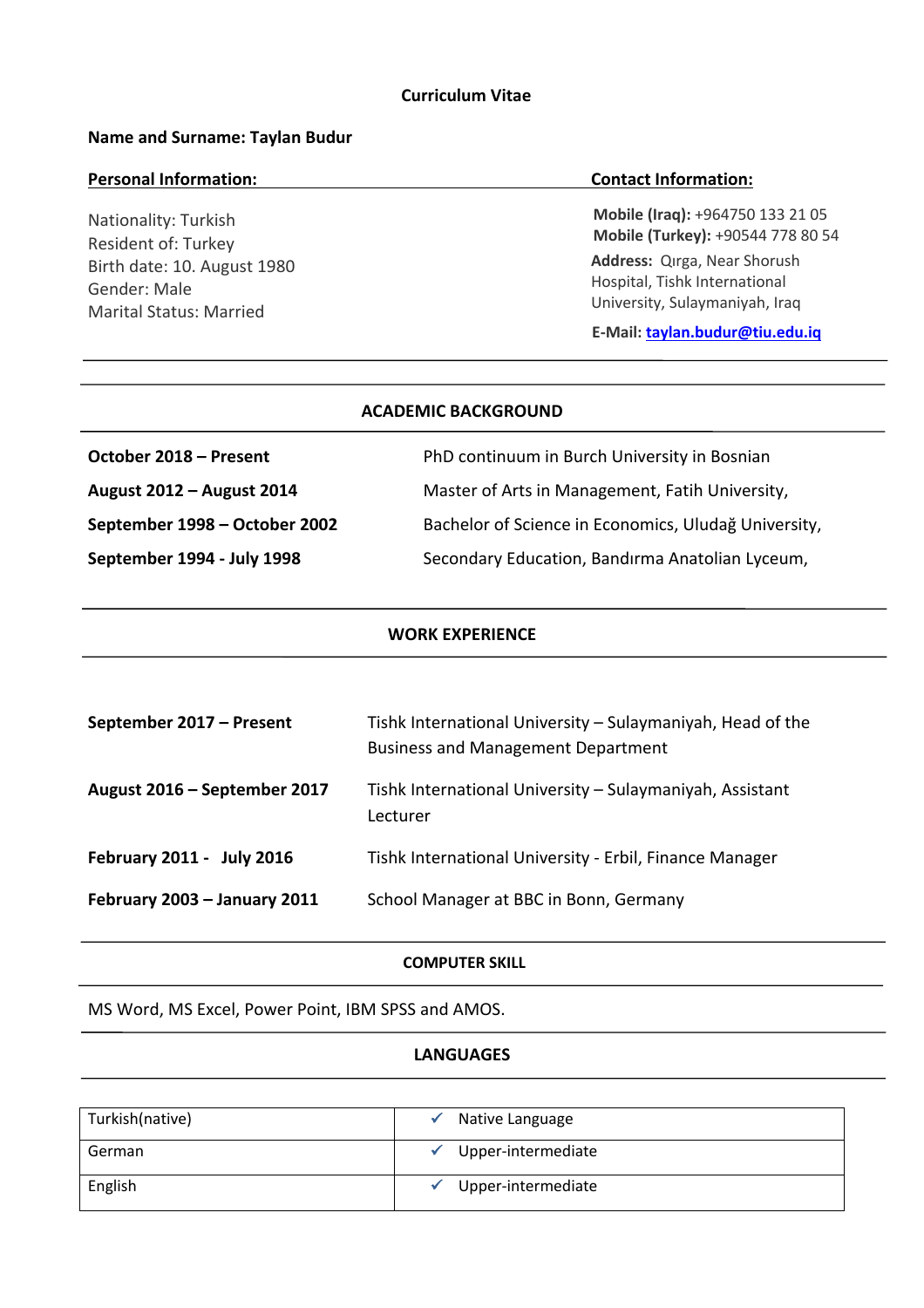#### **Publications**

- 1. Budur, T. (2018). The impact of Al-Ghazali's virtues on organizational commitment and performance: A case Study at private education institutions in Kurdistan Region of Iraq. *ICABEP, Erbil-Iraq*, *2*, p21.
- 2. Budur, T., Rashid, C. A., & Poturak, M. (2018). Students perceptions on university selection, decision making process: A case study in Kurdistan Region of Iraq. *International Journal of Social Sciences & Educational Studies*, *5*(1), 133-144.
- 3. Budur, T. B. (2018). Analytic Hierarchy Process to Evaluate Corporate Image, Trust, and Switching Cost of GSM Operators: A Case of Kurdistan Region of Iraq. *International Journal of Social Sciences & Educational Studies*, *5*(2), 241-250.
- 4. Demir, A., Shawkat, S., Majeed, B. N., & Budur, T. (2019). Fuzzy AHP and VIKOR to Select Best Location for Bank Investment: Case. In *Effective Investments on Capital Markets: 10th Capital Market Effective Investments Conference (CMEI 2018)* (p. 485). Springer.
- 5. Torlak, N. G., Demir, A., & Budur, T. (2019). Impact of operations management strategies on customer satisfaction and behavioral intentions at café-restaurants. International Journal of Productivity and Performance Management
- 6. Budur, T. & Demir, A. (2019). Leadership Effects on Employee Perception about CSR in Kurdistan Region of Iraq. International Journal of Social Sciences & Educational Studies, 5(4), 184-192.
- 7. Demir, A. & Budur, T. (2019). Roles of Leadership Styles in Corporate Social Responsibility to Non-Governmental Organizations (NGOs). International Journal of Social Sciences & Educational Studies, 5(4), 174-183.
- 8. Budur, T., & Demir, A. (2019). Leadership perceptions based on gender, experience, and education. *International Journal of Social Sciences & Educational Studies*, *6*(1), 142.
- 9. Budur, T., Faraj, K. M., & Karim, L. A. (2019). The Benchmarking Operations Strategies via Hybrid Model: A Case study of Café-Restaurant Sector. *Amazonia Investiga*, *8*(23), 842-854.
- 10. Mohammed, S. S., Suleyman, C., & Taylan, B. (2020). Burnout determinants and consequences among university lecturers. Amazonia Investiga, 9(27), 13-24.
- 11. Budur, T., & Poturak, M. (2020). Transformational Leadership and its Impact on Customer Satisfaction. Measuring Mediating Effects of Organizational Citizenship Behaviors. Middle East Journal of Management.
- 12. Zaim, H., Demir, A., & Budur, T. (2020). Ethical Leadership, Effectiveness and Team Performance: An Islamic Perspective. Middle East Journal of Management.
- 13. Budur, T., & Poturak, M. (2021). Employee Performance and Customer Loyalty: Mediation effect of Customer Satisfaction. Middle East Journal of Management.
- 14. Demir, A., Budur, T., & Heshmati, A. (2020). Antecedents of trust, corporate image, and switching costs: A case in telecommunication services in Kurdistan Region of Iraq. International Journal of Mobile Communications.